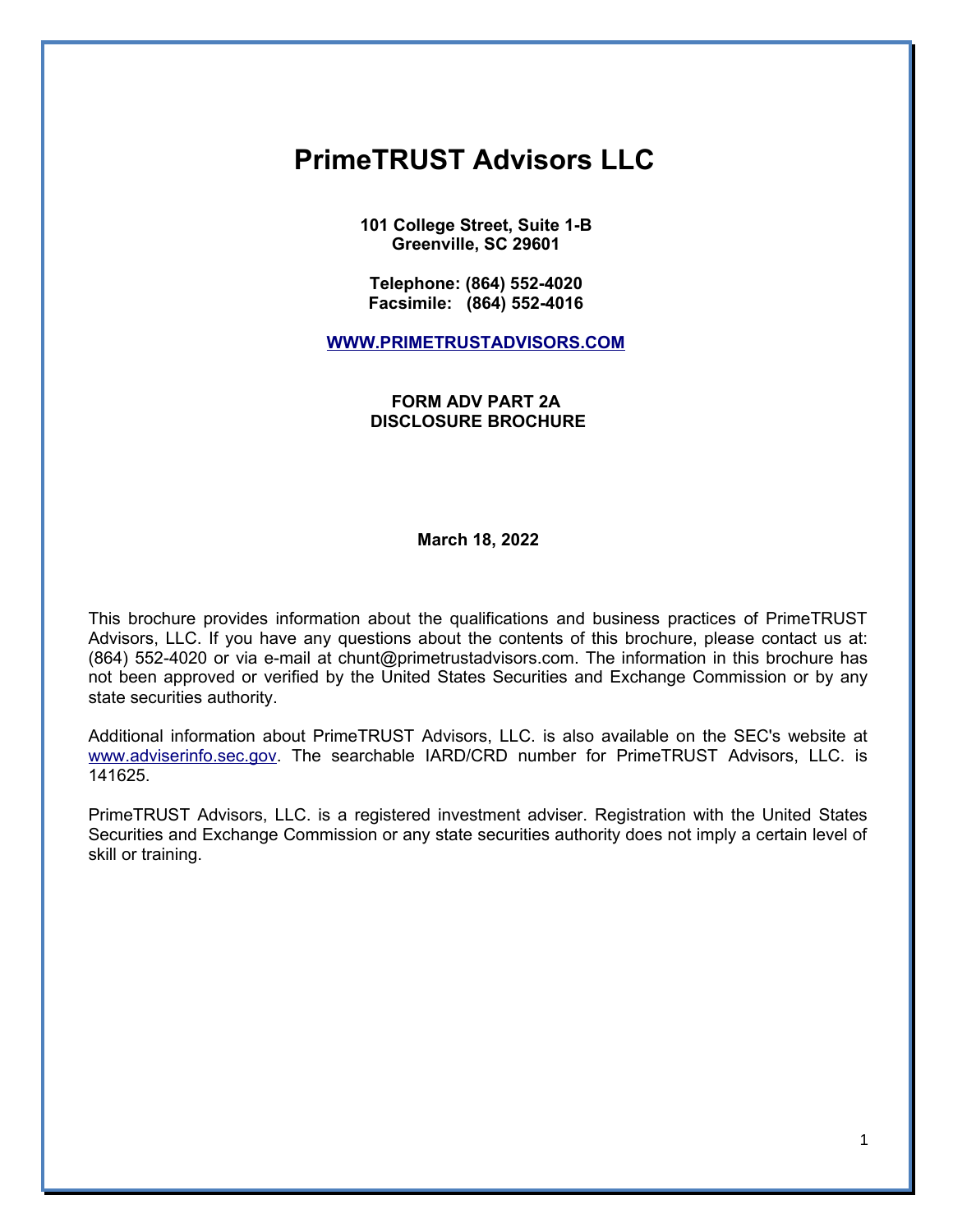## **Item 2 Summary of Material Changes**

Form ADV Part 2 requires registered investment advisers to amend their brochure when information becomes materially inaccurate. If there are any material changes to an adviser's disclosure brochure, the adviser is required to notify you and provide you with a description of the material changes.

Since our last annual updating amendment dated March 31, 2021, we have made the following material changes:

We revised Items 4 and 12 to disclose that individual accounts are (generally) custodied at Fidelity under a master account for Asset Strategy Retirement Plan Consultants ("ASRPC") with PrimeTRUST Advisors as a sub advisor. ASRPC does not manage nor provide any advisory services to any of our clients in the sub-account. We are solely responsible for advising our clients in that account and for effecting the transactions therein. ASRPC allows us to set up this sub-account under their master account as an accomodation so we can access the Fidelity platform. We debit advisory fees from our client's accounts quarterly per the agreement with each client. There is no additional fee charged to clients as a result of the relationship. To compensate for this arrangement, Asset Strategies retains 20% of our advisory fees on those accounts and remits the remaining 80% to us.

Additionally, we amended Item Item 18 which requires that we disclose any financial condition or impairment that would prevent us from meeting our contractual commitments to you. In June 2020, early in the Covid-19 pandemic,we took out a SBA EIDL loan in an abundance of caution. The terms of the loan require that we use the proceeds thereof solely as working capital to alleviate economic injury caused by disaster occurring [as a result of the Covid-19 pandemic]. This is not a forgivable loan and we have not used any of the funds to date. Our firm does not have any financial condition or impairment that would prevent us from meeting our contractual commitments to you.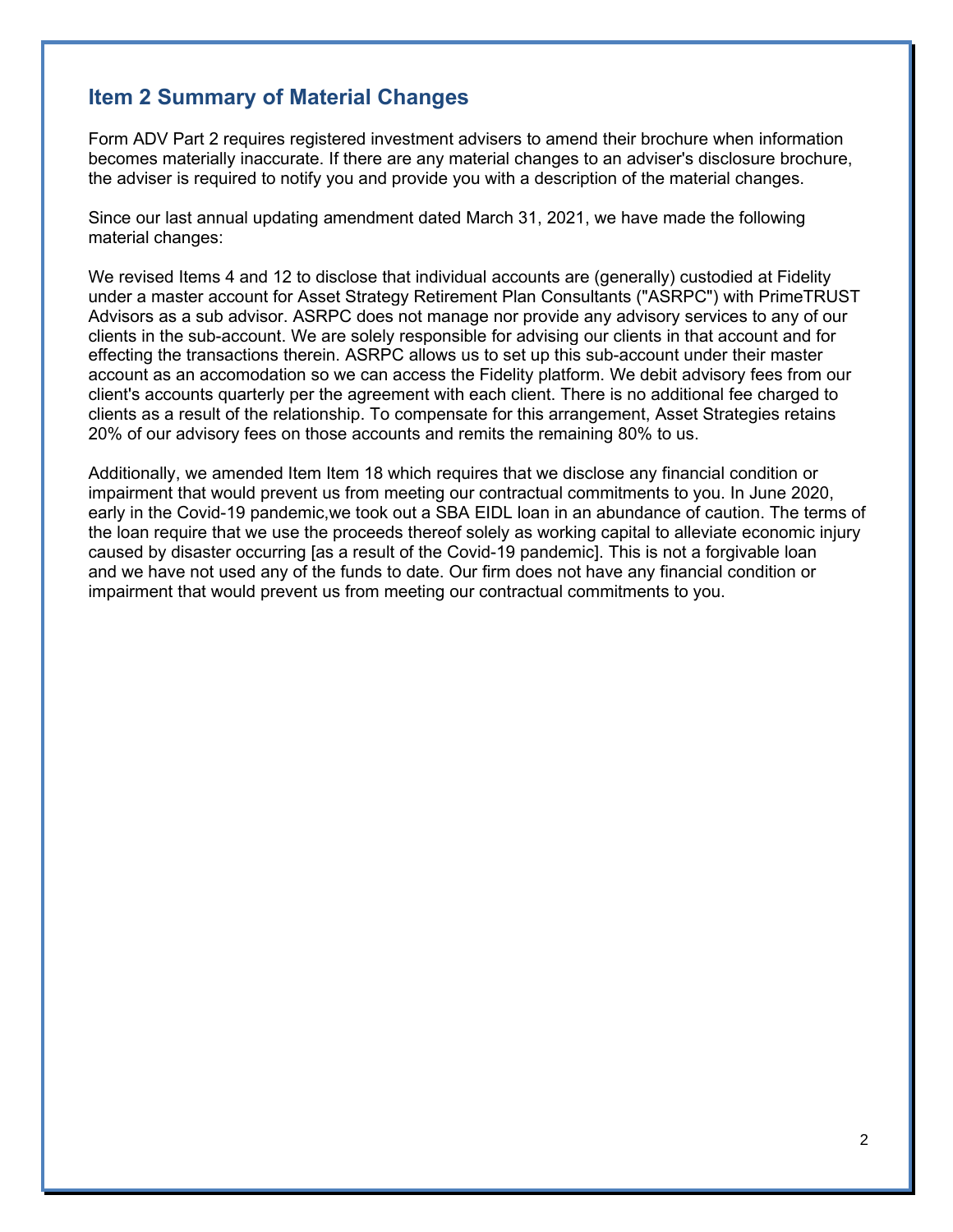## **Item 3 Table Of Contents**

| Item 1 Cover Page                                                                             | Page 1  |
|-----------------------------------------------------------------------------------------------|---------|
| Item 2 Summary of Material Changes                                                            | Page 2  |
| Item 3 Table Of Contents                                                                      | Page 3  |
| Item 4 Advisory Business                                                                      | Page 4  |
| Item 5 Fees and Compensation                                                                  | Page 8  |
| Item 6 Performance-Based Fees and Side-By-Side Management                                     | Page 12 |
| Item 7 Types of Clients                                                                       | Page 13 |
| Item 8 Methods of Analysis, Investment Strategies and Risk of Loss                            | Page 13 |
| Item 9 Disciplinary Information                                                               | Page 14 |
| Item 10 Other Financial Industry Activities and Affiliations                                  | Page 15 |
| Item 11 Code of Ethics, Participation or Interest in Client Transactions and Personal Trading | Page 15 |
| Item 12 Brokerage Practices                                                                   | Page 16 |
| Item 13 Review of Accounts                                                                    | Page 16 |
| Item 14 Client Referrals and Other Compensation                                               | Page 17 |
| Item 15 Custody                                                                               | Page 17 |
| Item 16 Investment Discretion                                                                 | Page 17 |
| Item 17 Voting Client Securities                                                              | Page 17 |
| Item 18 Financial Information                                                                 | Page 18 |
| Item 19 Requirements for State Registered Advisors                                            | Page 18 |
| Item 20 Additional Information                                                                | Page 18 |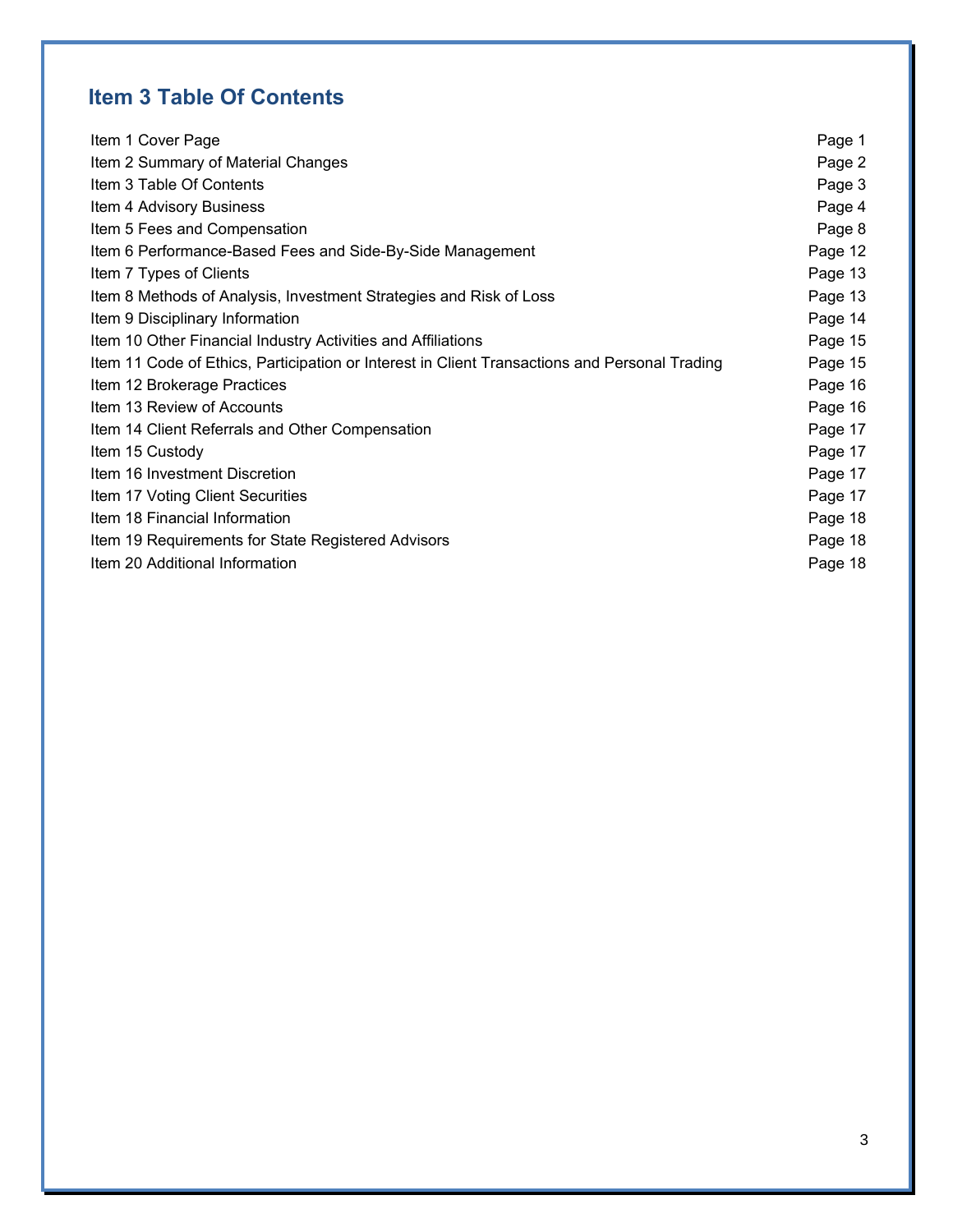## **Item 4 Advisory Business**

### **Description of Services and Fees**

PrimeTRUST Advisors, LLC. is a registered investment adviser based in Greenville, South Carolina. We are organized as a limited liability company under the laws of the State of South Carolina. We have been providing investment advisory services since 2006. Julian Grice (Chip) Hunt, Jr. is our principal owner. Currently, we exclusively offer Pension Consulting Services.

The following paragraphs describe our services and fees. Please refer to the description of each investment advisory service listed below for information on how we tailor our advisory services to our clients' needs. As used in this brochure, the words "we", "our" and "us" refer to PrimeTRUST Advisors, LLC. and the words "you", "your" and "client" refer to you as either a client or prospective client of our firm. Also, you may see the term Associated Person throughout this brochure. As used in this brochure, our Associated Persons are our firm's officers, employees, and all individuals providing investment advice on behalf of our firm.

#### *Pension Consulting Services*

We offer and provide pension consulting and/or investment advisory services (our pension consulting and investment advisory services may be referred to collectively as "pension consulting services") to various types of pension and retirement plans, including, but not limited to, defined benefit plans, cash balance pension plans, profit sharing plans, employee stock ownership plans, 401(k) plans, and 403(b) plans. The clients for these consulting services will be plan sponsors, named fiduciaries, plan trustees and plan investment committees.

We gather and review extensive information on each plan at the commencement of an engagement to determine which of our services can benefit the plan sponsor. We will then recommend one or more specific pension consulting services to the plan sponsor based on our analysis of the plan's needs. These services, some of which are discussed below, may be provided separately or in combination with one another, depending on the needs of the plan sponsor. The specific details of any engagement to provide consulting services are agreed upon in writing prior to commencement and are subject to the terms and conditions of a Client Service Agreement ("CSA").

### **PENSION CONSULTING SERVICES**

### *Plan Design Review and Analysis*

We will review your existing plan design structure and assist you in determining whether the existing structure is consistent with the Plan Sponsor's goals for sponsoring a retirement program. To assist the Plan sponsor in making such determinations, we can analyze your existing benefits program, illustrate the specific benefits for your individual plan participants and compare those benefits to available benefit structures under alternative plan design options. Such analysis will include a cost analysis, benefits comparison analysis and appropriate testing requirements which support the design structure.

### *Plan Service Provider Evaluation and Plan Fees Review and Analysis*

We can be engaged on a one-time basis to take inventory, evaluate and assign a "value" score for the services of your existing service provider. Then we benchmark the results to current market data specifically obtained and scored to deliver a relevant, customized study. As part of the study, we review and analyze your existing plan fee and expense arrangements ; including trustee/custodial fees, record keeping fees, administration and investment related fees. The center-piece of the study is the cost benefit analysis which enables fiduciaries to better determine the value proposition of their existing services provider(s). Our analysis will be based on information supplied by you, your service provider(s), and third party databases. This provides you with a great resource for negotiating fees and services. This process helps fiduciaries to satisfy one of their primary fiduciary duties -- to assure that plan fees and expenses are fair and reasonable within the context of the services provided.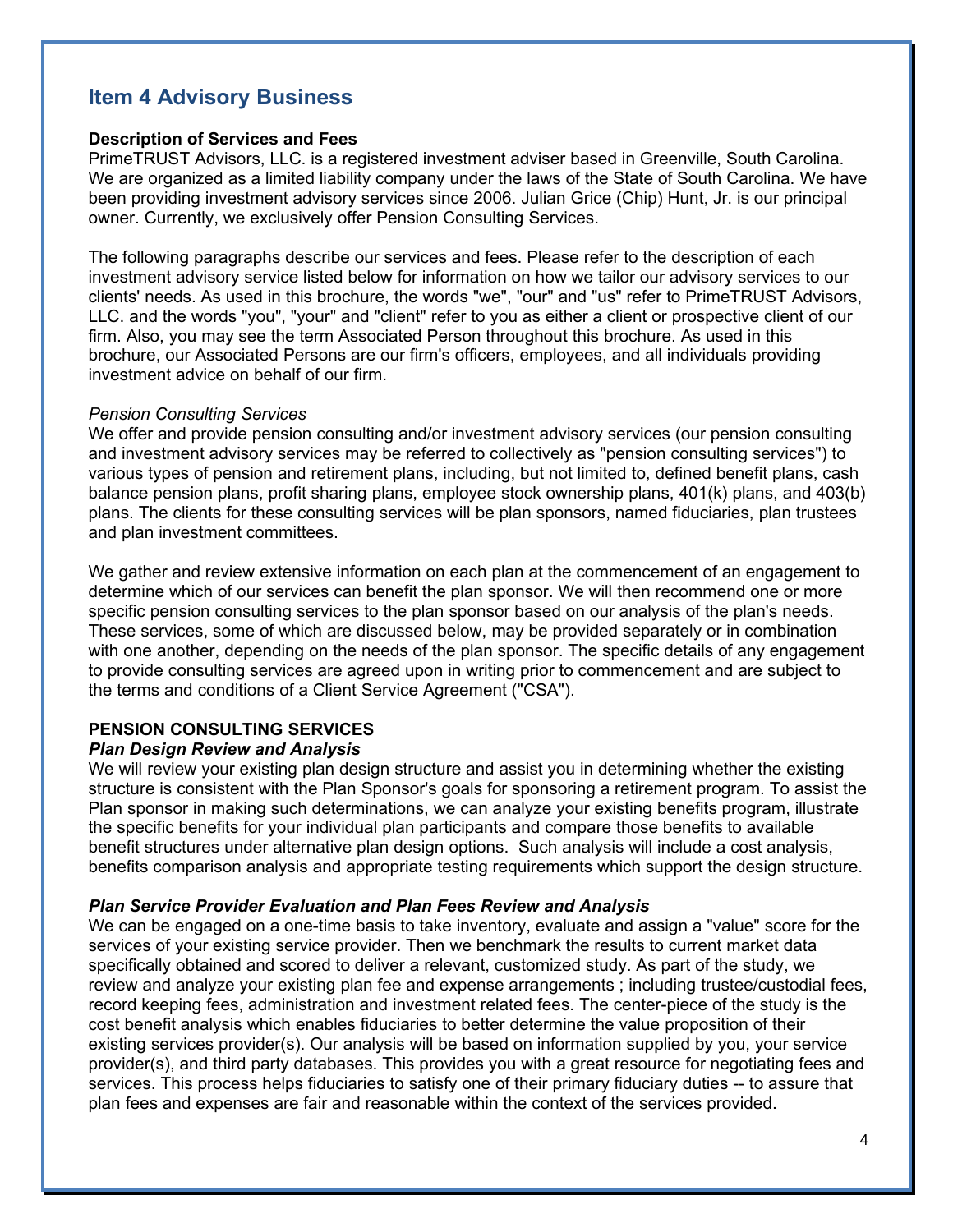### *Defined Benefit Pension Plan Management*

We provide this process-oriented consulting service for Plan Sponsors who need assistance managing their pension plan throughout the wind-down phase to the plan's eventual termination or restoration to its fully-funded status. This includes determining plan sponsors goals, then designing and implementing a multi-year project management plan incorporating establishing the plan's funding policy, investment policy, benefit design management, supervising asset liability studies, developing liability driven investment strategies, and coordinating the steps for formal plan termination process. We help fiduciaries by coordinating, guiding and monitoring the activities of the plan's actuary, attorney, accountant, corporate finance executive team, investment manager, and the administration and recordkeeping firm. Our proprietary Quarterly Plan Performance Monitoring Reports track the project plan's progress using metrics key to the plan's successful outcome; including reporting on sources of change to the plan's funded status, funding schedules for the plan year and calendar year, summary trust report statement of contributions and distributions, and investment performance reviews to customized relevant pension plan benchmarks. In managing the process we may recommend shortterm tactical moves to achieve targeted results in hopes of contributing to the strategy's over-all success.

## *Plan Service Provider Search and Recommendation*

We will work with the plan sponsor, named fiduciary or investment committee (hereafter, referred to as the "Responsible Plan Fiduciary") to establish selection criteria for conducting a search of retirement plan service providers based upon the plan's service requirements and benefit resource needs. We will identify and screen potential service providers, benchmarking each according to the agreed upon selection criteria and score them accordingly. We will then make a recommendation to Responsible Plan Fiduciary for their consideration in making a final decision.

## *Oversight Management of Plan Administration and Compliance*

This is an on-going service available from us, if specifically appointed to conduct such service. We will assist the Responsible Plan Fiduciary in organizing and managing the duties associated with sponsoring a retirement plan. We will review any such plan reports as agreed to by the Responsible Plan Fiduciary. In this role, we will assist the Responsible Plan Fiduciary while interacting with the Plan's service providers and custodian/trustee by reviewing the periodic reports, fulfilling service inquiries, facilitating problem resolution, plan management and compliance reporting review, monitoring and general plan oversight. When acting in this role, we will act as facilitator and not have discretion or responsibility for the ultimate resolution of any issues.

## *Investment Fiduciary Review and Assessment*

We will conduct a comprehensive investment fiduciary review according to the substantiated investment fiduciary practices deemed as prudent procedural practices for ERISA plans as identified by the Center for Fiduciary Studies. This review provides an in-depth assessment of your existing fiduciary practices, including a review of any Investment Policy Statement, plan and/or investment reporting, committee minutes and other such related documentation, currently in place within your organization. An assessment in the form of a written or oral report (as may be agreed) will be provided upon the completion of the fiduciary review.

## *Fiduciary Practices Implementation Assistance and Ongoing Consulting*

We will assist you in implementing investment fiduciary practices to fulfill your role as the Plan fiduciary. Periodically, we will compare your practices with the latest industry standards and make appropriate recommendations so that your practices are current.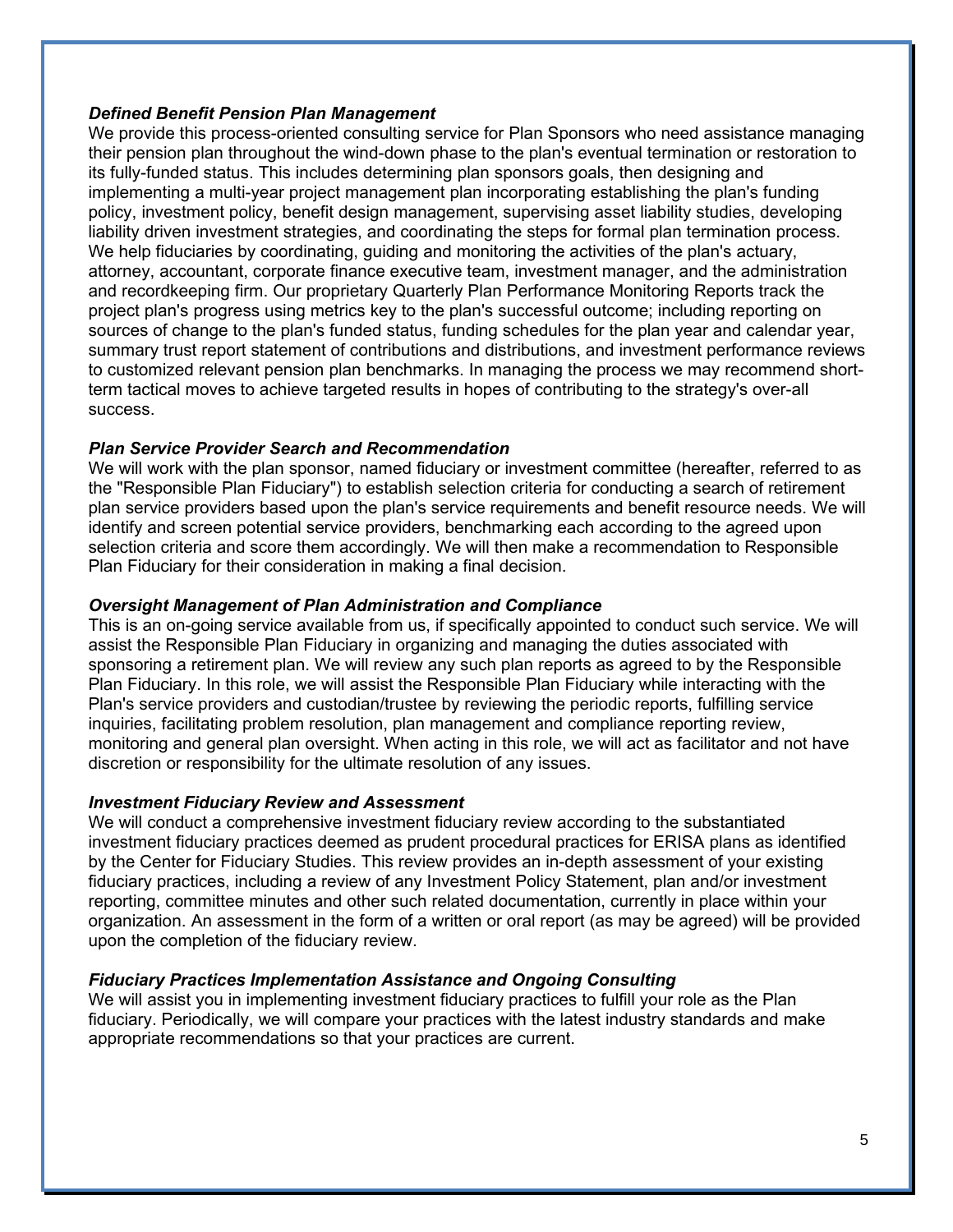## *Investment Policy Statement Preparation*

We may meet with the Responsible Plan Fiduciary (in person or over the telephone) to analyze the Plan's investment needs, goals, and objectives. We will then assist in preparing a written investment policy statement ("IPS") stating those needs and goals and encompassing a policy under which these goals are to be achieved. The IPS will also document the criteria for the selection of investment options/vehicles and the procedures and timing interval for monitoring of investment performance. The decision to accept and implement the IPS remains with the Responsible Plan Fiduciary committee.

### *Investment Policy Statement Review and Recommendations*

We may as a standalone service, or on an ongoing basis in connection with the preparation of an IPS, review the Plan's IPS periodically to ensure that it continues to provide a suitable range of investment options for the Plan as its needs and objectives may change over time. We will also inform the Responsible Plan Fiduciary of changes in the investment market that may affect the Plan's IPS.

### *Plan Investment Options -- Search, Evaluation, and Recommendation*

We will review and analyze various investments options, predominantly mutual funds (both index and managed), that meet the criteria of the Plan's IPS. We will then recommend investments options to the Responsible Plan Fiduciary, including the number of investment options/vehicles to be included in the Plan. The final decision on the composition of the Plan's investment options will be made by the appropriate Responsible Plan Fiduciary.

### *Plan Investment Monitoring and Performance Reports*

Investments will be monitored based on the procedures and timing intervals delineated in the IPS. Although we may not have discretion over the Plan's investments, we will evaluate and monitor the Plan's investments and make recommendations based on the performance of those investments and other market factors in accordance with parameters of the IPS.

### *Other Investment Advisory and Management Services*

In additional to the non-discretionary investment advisory services discussed above, in certain circumstances we may accept the responsibility to manage plan assets with discretion as a fiduciary. In these cases, the terms and conditions for such an engagement are individually negotiated.

### *Employee Education*

For pension, profit sharing and 401(k) plan clients designed to allow individual plan participants to exercise control over assets in their own account ("self-directed plans"), we may also provide periodic educational support and investment workshops designed for the plan participants. The nature of the topics to be covered will be determined by us and the client but will be limited to those activities that are educational in nature and not considered personalized investment advice under appropriate Department of Labor guidelines of ERISA.

### *Fiduciary Education and Training*

We can provide fiduciary education and training to the fiduciaries of the plan. Such training will include comprehensive discussion and supplementary handout materials pertaining to topical fiduciary issues including: identification of fiduciaries, discussion of fiduciary duties, responsibilities and liabilities under ERISA, presentation of a "blue print" for procedural prudence, fiduciary risk management strategies and approaches to delegating responsibility to a prudent expert.

### **Advisory Services to Retirement Plans**

As disclosed above, we offer various levels of advisory and consulting services to employee benefit plans ("Plan") and to the participants of such plans ("Participants"). The services are designed to assist plan sponsors in meeting their management and fiduciary obligations to Participants under the Employee Retirement Income Securities Act ("ERISA"). Pursuant to adopted regulations of the U.S.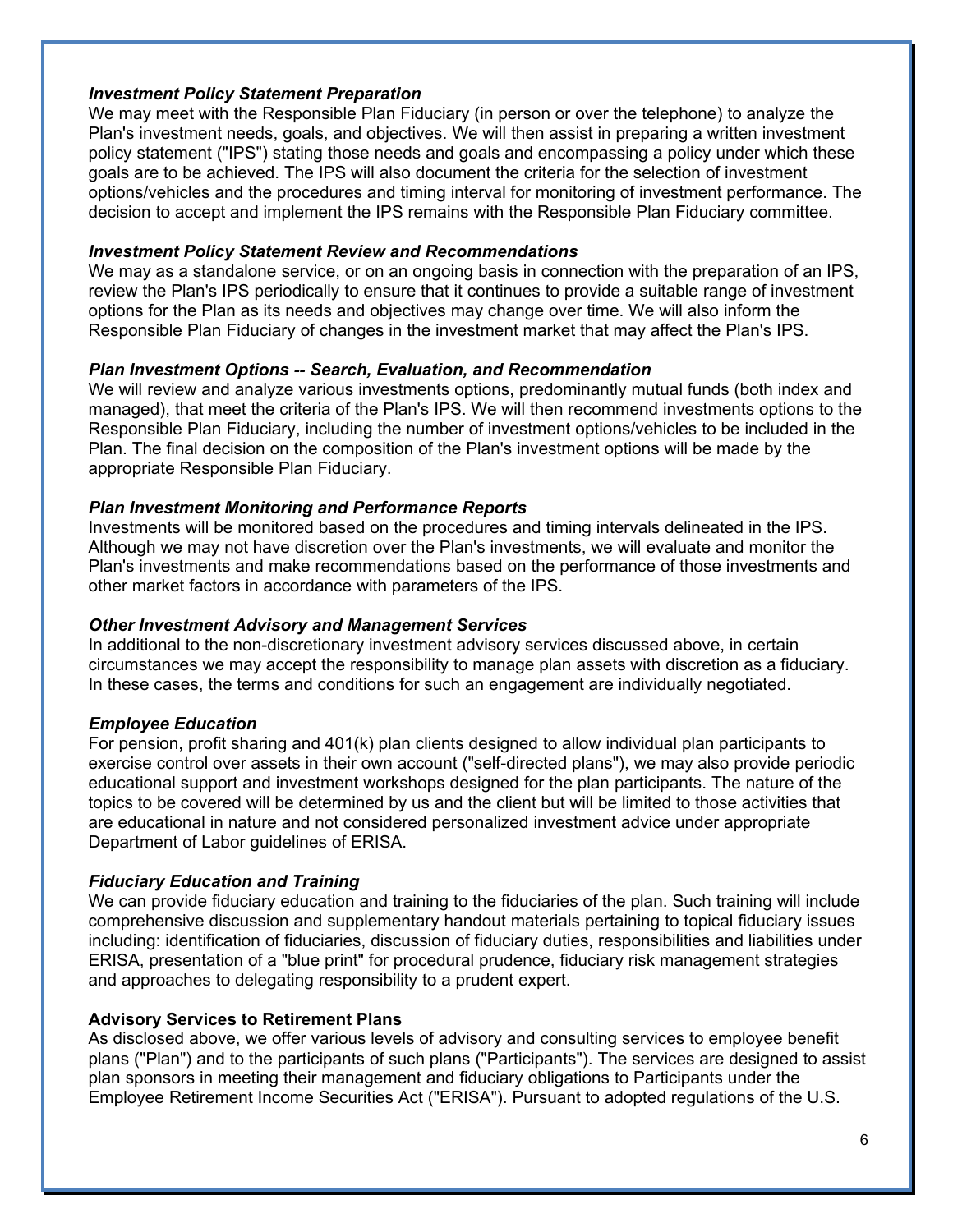Department of Labor under ERISA Section 408(b)(2), we are required to provide the Plan's responsible plan fiduciary (the person who has the authority to engage us as an investment adviser to the Plan) with a written statement of the services we provide to the Plan, the compensation we receive for providing those services, and our status (which is described below).

The services we provide to your Plan are described above, and in the service agreement that you have previously signed with our firm. Our compensation for these services is described below, at Item 5, and also in the service agreement. We do not reasonably expect to receive any other compensation, direct or indirect, for the services we provide to the Plan. If we receive any other compensation for such services, we will (i) offset the compensation against our stated fees, and (ii) promptly disclose the amount of such compensation, the services rendered for such compensation and the payer of such compensation to you.

In providing services to the Plan and Participants, our status is that of an investment adviser registered under the Investment Advisers Act of 1940, and we are not subject to any disqualifications under Section 411 of ERISA. In performing fiduciary services, we are acting either as a non-discretionary fiduciary of the Plan as defined in Section 3(21) under ERISA, and/or as a discretionary fiduciary of the plan as defined in Section 3(38) under ERISA.

### **SELECTION OF OTHER ADVISERS**

As part of our investment advisory services, we may recommend that you use the services of a third party investment adviser ("TPA") to manage your entire, or a portion of your, investment portfolio. After gathering information about your financial situation and objectives, we may recommend that you engage a specific TPA or investment program. Factors that we take into consideration when making our recommendation(s) include, but are not limited to, the following: the TPA's performance, methods of analysis, fees, your financial needs, investment goals, risk tolerance, and investment objectives. We will periodically monitor the TPA(s)' performance to ensure its management and investment style remains aligned with your investment goals and objectives.

In addition to the above, individual accounts are (generally) custodied at Fidelity under a master account for Asset Strategy Retirement Plan Consultants ("ASRPC") with PrimeTRUST Advisors as a sub advisor. ASRPC does not manage nor provide any advisory services to any of our clients in the sub-account. We are solely responsible for advising our clients in that account and for effecting the transactions therein. ASRPC allows us to set up this sub-account under their master account as an accomodation so we can access the Fidelity platform. We debit advisory fees from our client's accounts quarterly per the agreement with each client. There is no additional fee charged to clients as a result of the relationship. To compensate for this arrangement, Asset Strategies retains 20% of our advisory fees on those accounts and remits the remaining 80% to us.

### **FINANCIAL PLANNING SERVICES**

We offer financial planning services which typically involve providing a variety of advisory services to clients regarding the management of their financial resources based upon an analysis of their individual needs. These services can range from broad-based financial planning to consultative or single subject planning. If you retain our firm for financial planning services, we will meet with you to gather information about your financial circumstances and objectives. We may also use financial planning software to determine your current financial position and to define and quantify your long-term goals and objectives. Once we specify those long-term objectives (both financial and non-financial), we will develop shorter-term, targeted objectives. Once we review and analyze the information you provide to our firm and the data derived from our financial planning software, we will deliver a written plan to you, designed to help you achieve your stated financial goals and objectives.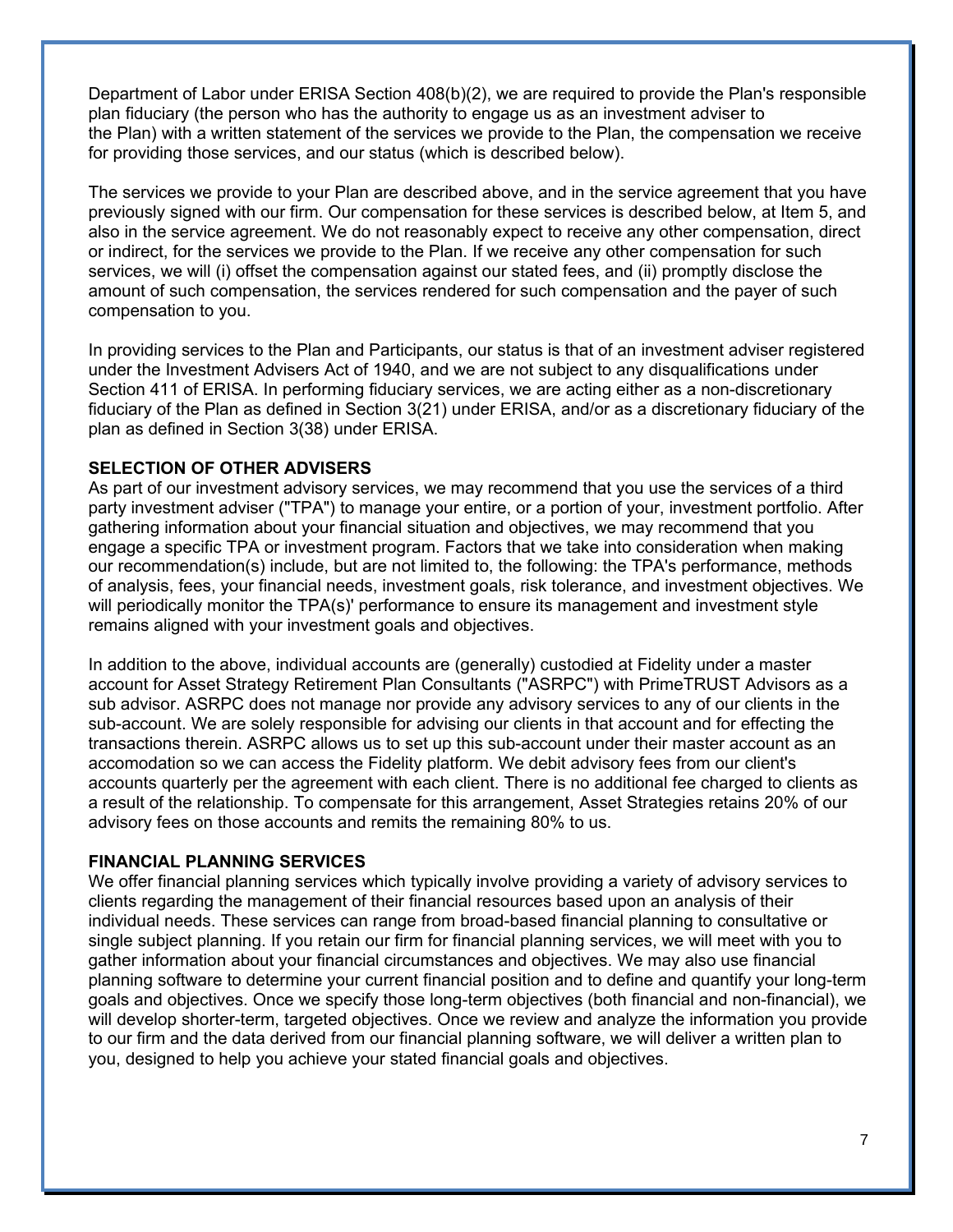Financial plans are based on your financial situation at the time we present the plan to you, and on the financial information you provide to us. You must promptly notify our firm if your financial situation, goals, objectives, or needs change.

## **PORTFOLIO MANAGEMENT**

We offer discretionary portfolio management services tailored to meet our clients' needs and investment objectives. If you participate in our discretionary portfolio management services, we require you to grant our firm discretionary authority to manage your account. Discretionary authorization will allow us to determine the specific securities, and the amount of securities, to be purchased or sold for your account without your approval prior to each transaction. Discretionary authority is typically granted by the investment advisory agreement you sign with our firm and the appropriate trading authorization forms. You may limit our discretionary authority (for example, limiting the types of securities that can be purchased or sold for your account) by providing our firm with your restrictions and guidelines in writing.

We may also offer non-discretionary portfolio management services. If you enter into non-discretionary arrangements with our firm, we must obtain your approval prior to executing any transactions on behalf of your account. You have an unrestricted right to decline to implement any advice provided by our firm on a non-discretionary basis.

As part of our portfolio management services, in addition to other types of investments (see disclosures below in this section), we may invest your assets according to one or more model portfolios developed by our firm. These models are designed for investors with varying degrees of risk tolerance ranging from a more aggressive investment strategy to a more conservative investment approach. Clients whose assets are invested in model portfolios may not set restrictions on the specific holdings or allocations within the model, nor the types of securities that can be purchased in the model.

## **Types of Investments**

We primarily offer advice on mutual funds.

Additionally, we may advise you on any type of investment that we deem appropriate based on your stated goals and objectives. We may also provide advice on any type of investment held in your portfolio at the inception of our advisory relationship.

You may request that we refrain from recommending particular securities or certain types of securities for investment. You must provide these restrictions to our firm in writing.

## **Assets Under Management**

As of December 31, 2021, we provide continuous management services for \$4,129,619 in client assets on a discretionary basis, and \$301,517,525 in client assets on a non-discretionary basis.

PrimeTrust provides investment advice to defined benefit pension, 401(k) profit sharing and 403(b) plans with respect to assets having an aggregate value of approximately \$305 million.

## **Item 5 Fees and Compensation**

## **PENSION CONSULTING SERVICES**

Fees for our pension consulting services described in this section may involve the following fee type:

- Asset-Based Fees (Percentage of Assets Under Management)
- Flat Fees
- Hourly-Based Fees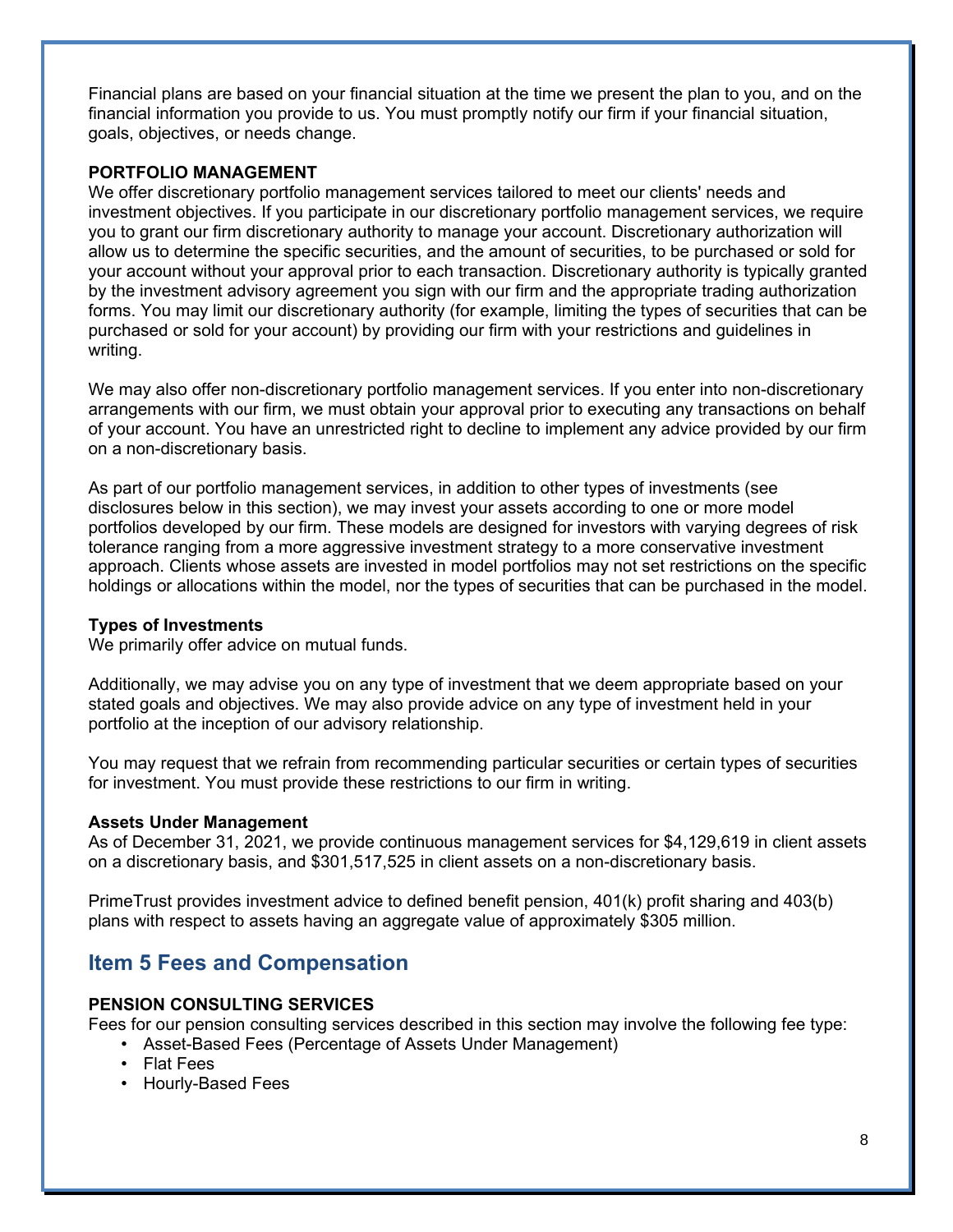The following information shall address the fees that we may charge for the pension consulting services described in the previous sections. Information noted below shall address the general fee ranges, calculation methods, billing frequency, and manner of billing.

### **Asset-Based Fees**

| <b>Account(s) Value</b>     | <b>Annual Percentage Rate</b> |
|-----------------------------|-------------------------------|
| Less than \$7,500,000       | $0.50\%$ *                    |
| \$7,500,001-\$10,000,000    | 0.35%                         |
| \$10,000,001 - \$15,000,000 | 0.30%                         |
| \$15,000,001 and up         | 0.25%                         |

**This schedule is used as a guideline only; all fees are subject to negotiation at our sole discretion.** 

### **\*Minimum annual fee amount - \$10,000**

**\*** Clients with Account values under \$2,000,000 may pay an effective rate in excess of 0.50%.

Asset-based fees are billed monthly in arrears based on the value of the assets on the last day of the prior month. If any advisory relationship begins after the first day of a month or terminates before the last day of a month, fees are prorated accordingly.

### **Recurring Flat Fee**

We may charge an ongoing flat fee (recurring) for our pension consulting services. Our flat fee range is from \$10,000 to \$100,000 on an annual basis, depending upon the level and scope of the services required. Alternatively, we may charge a one-time flat fee (described below) for our pension consulting services.

Recurring Flat Fees are generally billed monthly in arrears. If any relationship begins after the first day of a month or terminates before the last day of a month, fees are prorated accordingly.

In limited, rare circumstances, and as an accommodation to any such client requests, we may charge the Recurring Flat Fee in advance according to mutually agreed upon terms. In the event of termination of the CSA, any such clients will receive a pro rata refund of any pre-paid fees attributable to any period after the date of termination.

#### **Non-Recurring Flat Fees**

In certain circumstances, we may charge a non-recurring flat fee for our pension consulting services where the service may involve a specialized function. Such fees are generally set as a pre-determined, one-time flat fee. All such fixed fees are determined on a case by case basis and will vary upon the specific factors associated with the requested service. All flat fees will be specified in the CSA or other such applicable agreement used to define such services.

Upon the determination of a one-time flat fee arrangement, we may request an advance payment of one quarter of the entire flat fee amount prior to performing the agreed upon pension consulting services.

Alternatively, we may not require flat fees to be paid in advance; rather, such fees may be required upon completion of the specified service project. Upon completion of the project, any unpaid portion of the initially agreed upon flat fee will be due within 30 calendar days of the date of the invoice provided to you.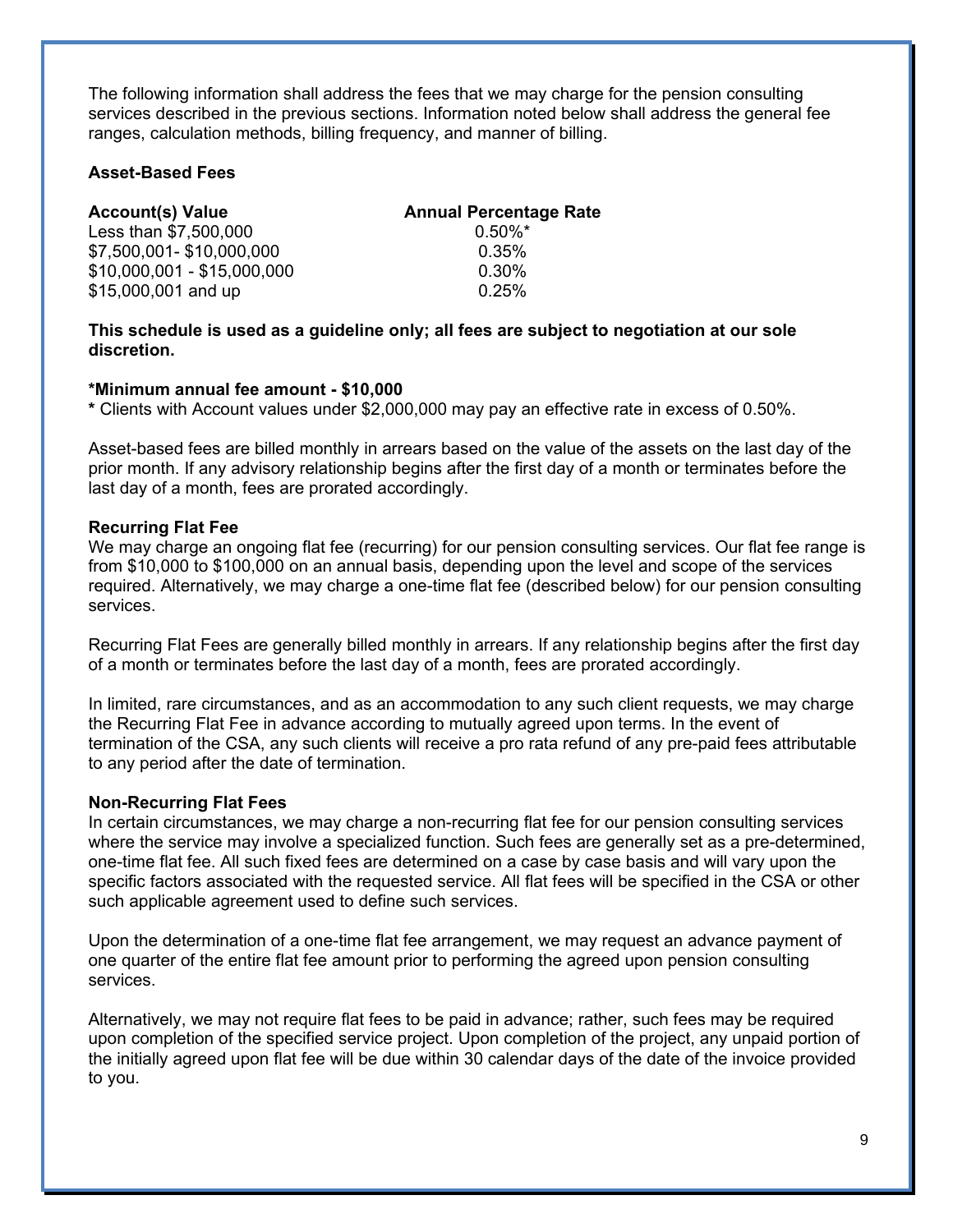In the event of termination of the CSA, you will receive a pro rata refund of any pre-paid fees attributable to any period after the date of termination.

### **Hourly Fees**

Our hourly fees are negotiable, but generally range from \$150 to \$300 on an hourly basis, depending upon the level and scope of the services required.

Our hourly rate is determined based on anticipated work to be performed. Since we cannot accurately determine the hourly fee amount until learning about the exact scope of the work to be performed, it is our practice to provide an initial, no obligation, no cost meeting in order to become better familiar with your circumstances and potential service needs.

Hourly fees will be billed in arrears, as specific services are performed. Hourly fees will be calculated by multiplying the number of hours of service performed by the designated hourly rate. We bill in increments of fifteen (15) minutes.

In most cases, an invoice will be generated and submitted to you. Invoices will generally be prepared by the fifth business day of the calendar month following the month in which the service was performed that resulted in the fee. The invoice will be due within 30 calendar days of the date of the invoice provided to you.

### **DIRECT BILLING**

Clients shall be billed directly by us for our pension consulting services. The client shall be invoiced by the last business day of the month subsequent to the most recently ended calendar month. Payments shall be due within 30 days of the date that the invoice is generated. Payment of the invoice may be made by the Client or the Plan Trustee with the Client's pre-authorization to approve the payment of such invoices. The Client will be copied on all invoices which may be billed directly to the plan trust.

In our sole discretion, we may charge a lesser fee (or no advisory fee) based upon certain criteria (i.e. anticipated future earnings capacity, anticipated future additional assets, dollar amount of assets to be managed, related accounts, account composition, negotiations with the client, etc.). No increase in our fees shall be effective without prior written notification to the client.

#### **THIRD PARTY FEES**

In addition to our pension consulting services fees, you may be assessed other fees by other parties independent from us. You may also incur, relative to certain investment products (such as mutual funds), charges imposed directly at the investment product level (e.g. advisory fees, administrative fees, and other fund expenses). Brokerage fees/commissions charged to you for securities trade executions may be billed to you by the broker-dealer or custodian of record for your account, not us. Any such fees are exclusive of, and in addition to, our fees. You acknowledge that you will be solely and directly responsible for such fees.

### **SELECTION OF OTHER ADVISERS**

Advisory fees charged by TPAs are separate and apart from our advisory fees. Assets managed by TPAs will be included in calculating our advisory fee, which is based on the fee schedule set forth in the *Portfolio Management Services* section in this brochure. Advisory fees that you pay to the TPA are established and payable in accordance with the brochure provided by each TPA to whom you are referred. These fees may or may not be negotiable. You should review the recommended TPA's brochure and take into consideration the TPA's fees along with our fees to determine the total amount of fees associated with this program.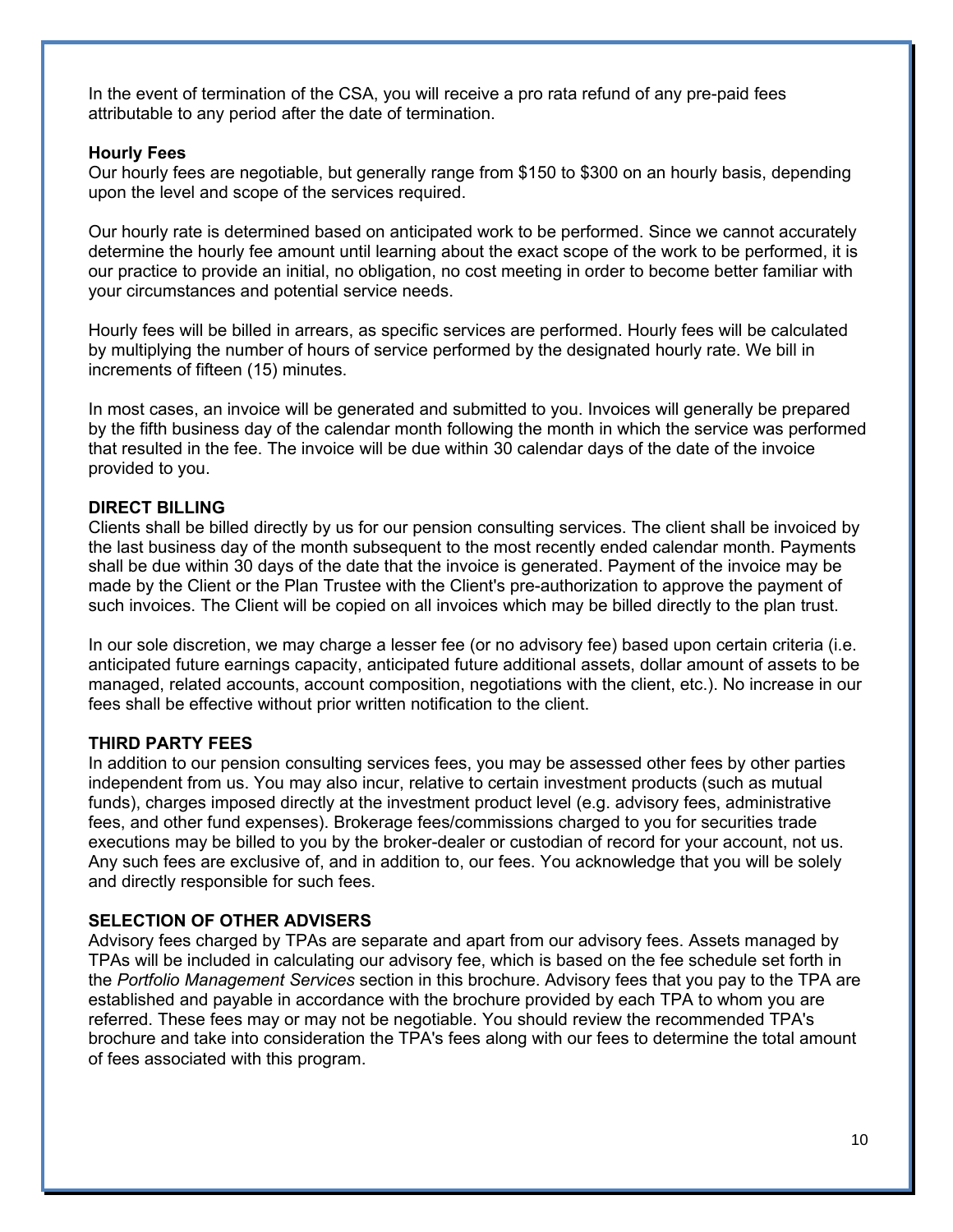Our recommendations to use third party investment advisers are included in our portfolio management fee. We do not charge you a separate fee for the selection of other advisers nor will we share in the advisory fee you pay directly to the TPA. Advisory fees that you pay to the TPA are established and payable in accordance with the Form ADV Part 2 or other equivalent disclosure document provided by each TPA to whom you are referred. These fees may or may not be negotiable. You should review the recommended TPA's brochure for information on its fees and services.

You will be required to sign an agreement directly with the recommended TPA(s). You may terminate your advisory relationship with the TPA according to the terms of your agreement with the TPA. You should review each TPA's brochure for specific information on how you may terminate your advisory relationship with the TPA and how you may receive a refund, if applicable. You should contact the TPA directly for questions regarding your advisory agreement with the TPA.

## **FINANCIAL PLANNING SERVICES**

We charge a fixed fee for financial planning services, which generally ranges between \$600 and \$2,000. The fee is negotiable depending upon the complexity and scope of the plan, your financial situation, and your objectives. We do not require you to pay fees six or more months in advance. Should the engagement last longer than six months between acceptance of financial planning agreement and delivery of the financial plan, any prepaid unearned fees will be promptly returned to you less a pro rata charge for bona fide financial planning services rendered to date.

## **PORTFOLIO MANAGEMENT SERVICES**

Our fee for portfolio management services is based on a percentage of the assets in your account and is set forth in the following annual fee schedule:

| <b>Assets Under Management</b> | <b>Annualized Fee Rate</b> |
|--------------------------------|----------------------------|
| Assets less than \$250,000     | 1.50%                      |
| \$250,001 to \$500,000         | 1.25%                      |
| \$500,001 to \$1,5000,000      | 1.00%                      |
| \$1,500,001 to \$2,500,000     | 0.80%                      |
| \$2,500,001 and above          | 0.75%                      |

Our annual portfolio management fee is billed and payable monthly in arrears based on the value of the account as of the last trading day of the month.

If the portfolio management agreement is executed at any time other than the first day of a calendar month, our fees will apply on a pro rata basis, which means that the advisory fee is payable in proportion to the number of days in the month for which you are a client.

At our discretion, we may combine the account values of family members living in the same household to determine the applicable advisory fee. For example, we may combine account values for you and your minor children, joint accounts with your spouse, and other types of related accounts. Combining account values may increase the asset total, which may result in your paying a reduced advisory fee based on the available breakpoints in our fee schedule stated above.

We will deduct our fee directly from your account through the qualified custodian holding your funds and securities. We will deduct our advisory fee only when the following requirements are met:

• You provide our firm with written authorization permitting the fees to be paid directly from your account held by the qualified custodian;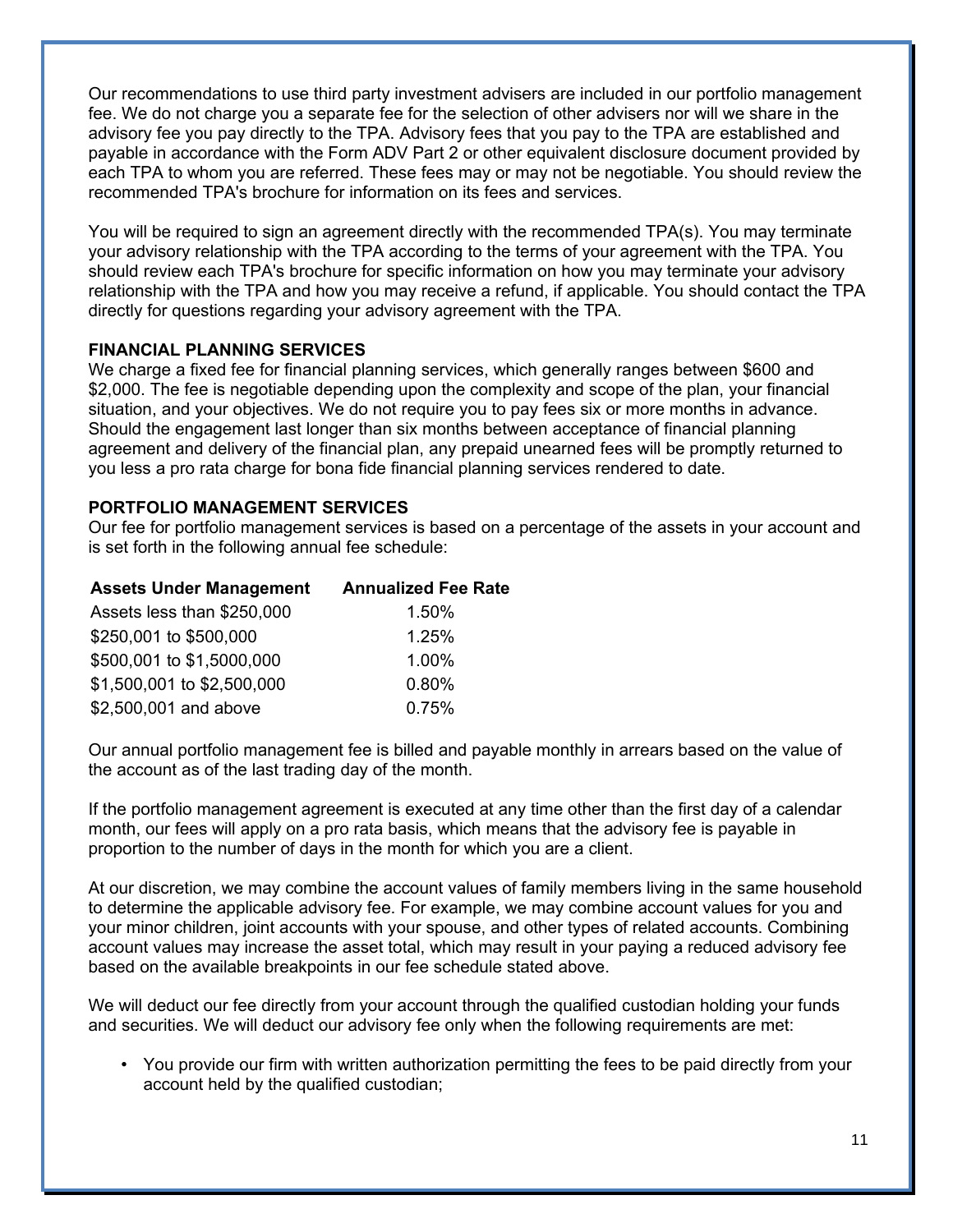- We send you an invoice showing the amount of the fee, the value of the assets on which the fee is based, the time period covered by the fee, and the specific manner in which the fee was calculated; and
- The qualified custodian agrees to send you a statement, at least quarterly, indicating all amounts disbursed from your account including the amount of the advisory fee paid directly to our firm.

We encourage you to reconcile our invoices with the statement(s) you receive from the qualified custodian. If you find any inconsistent information between our invoice and the statement(s) you receive from the qualified custodian call our main office number located on the cover page of this brochure.

You may terminate the portfolio management agreement upon written notice. You will incur a pro rata charge for services rendered prior to the termination of the portfolio management agreement, which means you will incur advisory fees only in proportion to the number of days in the month for which you are a client. If you have pre-paid advisory fees that we have not yet earned, you will receive a prorated refund of those fees.

### **Additional Fees and Expenses**

As part of our investment advisory services to you, we may invest, or recommend that you invest, in mutual funds and exchange traded funds. The fees that you pay to our firm for investment advisory services are separate and distinct from the fees and expenses charged by mutual funds or exchange traded funds (described in each fund's prospectus) to their sharehoders. These fees will generally include a management fee and other fund expenses. You will also incur transaction charges and/or brokerage fees when purchasing or selling securities. These charges and fees are typically imposed by the broker-dealer or custodian through whom your account transactions are executed. We do not share in any portion of the brokerage fees/transaction charges imposed by the broker-dealer or custodian. To fully understand the total cost you will incur, you should review all the fees charged by mutual funds, exchange traded funds, our firm, and others.

### **Compensation for the Sale of Securities or Other Investment Products**

Persons providing investment advice on behalf of our firm are licensed as independent insurance agents. These persons will earn commission-based compensation for selling insurance products. Insurance commissions earned by these persons are separate and apart from our advisory fees. Any insurance business is done outside of PrimeTrust Advisors, LLC. Nevertheless, because such persons have a financial incentive to recommend insurance products, a conflict of interest exists. Consequently, to mitigate this conflict, we do not sell insurance to our advisory clients. You are, in any event, under no obligation, contractually or otherwise, to purchase insurance products through any person affiliated with our firm.

## **Item 6 Performance-Based Fees and Side-By-Side Management**

We do not accept performance-based fees or participate in side-by-side management. Side-by-side management refers to the practice of managing accounts that are charged performance-based fees while at the same time managing accounts that are not charged performance-based fees. Performance-based fees are fees that are based on a share of capital gains or capital appreciation of a client's account. Our fees are calculated as described in the *Advisory Business* section above, and are not charged on the basis of a share of capital gains upon, or capital appreciation of, the funds in your advisory account.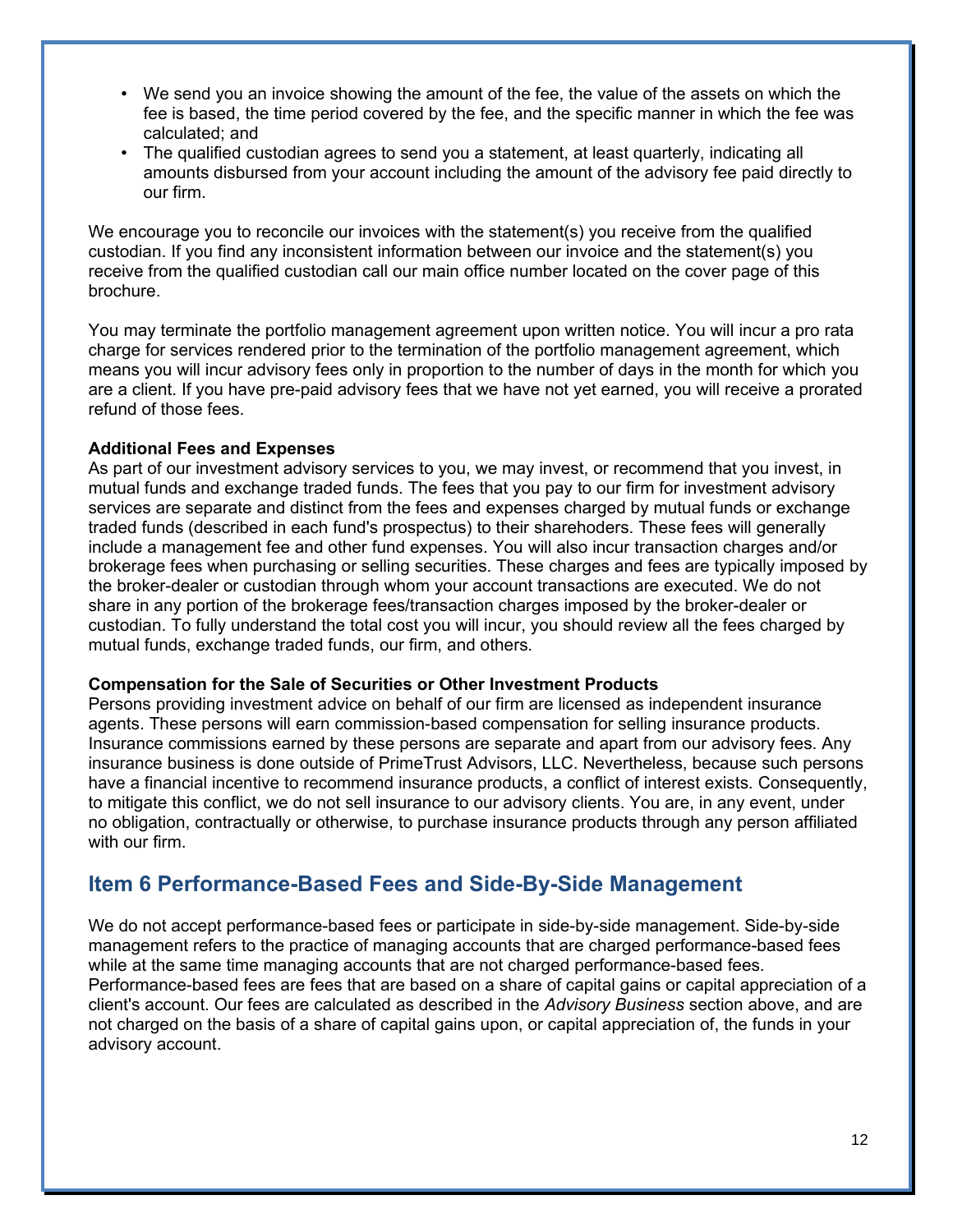## **Item 7 Types of Clients**

We offer investment advisory services to Plan Sponsors of defined benefit pension, 401(k) profit sharing and 403(b) plans.

In general, we do not require a minimum dollar amount to open and maintain an advisory account; however, we have the right to terminate your Account if it falls below a minimum size which, in our sole opinion, is too small to effectively manage.

## **Item 8 Methods of Analysis, Investment Strategies and Risk of Loss**

## **Our Methods of Analysis and Investment Strategies**

Investment Research is conducted internally utilizing information obtained from a variety of sources. Our Chief Investment Strategist and designated staff members actively participate in our investment research effort. Increasingly, the Internet and new databases provide a wealth of ideas and information to enhance our research. The priority is for us to establish a repeatable and consistent process for researching and evaluating investment opportunities for you so as to expect continuity of performance results across the spectrum of our client base.

We intend to exploit the vast wealth of information that is increasingly available to enhance our research efforts. Additionally, industry research is used to supplement our own research efforts. Our Chief Investment Strategist and designated staff members research portfolio managers on a continuous basis. Examples of resources used by our investment analysts include Morningstar, Inc., eVestment Alliance, Sungard Frontier Analytics, and MPI Stylus. Additionally, we use a variety of economic and market reports obtained through various sources.

Generally the following primary performance quantitative criteria are considered when evaluating investment managers for their respective investment styles or categories (additional qualitative considerations may also the influence final analysis):

- *Investment strategy:* The investment strategy should be reasonable and consistent with its intended asset class.
- *Performance relative to an index*: The investment manager's performance should be evaluated against an appropriate benchmark index for trailing one-, three-, and five-year time periods and calendar year time periods.
- *Performance relative to a peer group:* The investment manager's performance should be evaluated against the peer group's median manager return, for 1-, 3- and 5- year time periods.
- *Performance relative to assumed risk:* The investment manager's Alpha statistic should not be less than Zero for a trailing three-year period.
- *Risk:* For actively managed funds, the manager's Beta statistic should not exceed 1.2 for a three-year period. For passively managed funds, the Beta statistic should be between 0.95 and 1.05.
- *Correlation to style or peer group:* For actively managed funds, the R-squared statistic should be at least 70% for a trailing three-year period. For passively managed funds, the R-squared statistic should be at least 95%.
- *Composition:* The investment portfolio should invest in underlying assets consistent with its intended asset class.
- *Assets under management:* The product should have at least \$100 million under management unless extenuating circumstances prevail.
- *Minimum track record:* Any potential investment option inception date should be greater than three years unless extenuating circumstances prevail.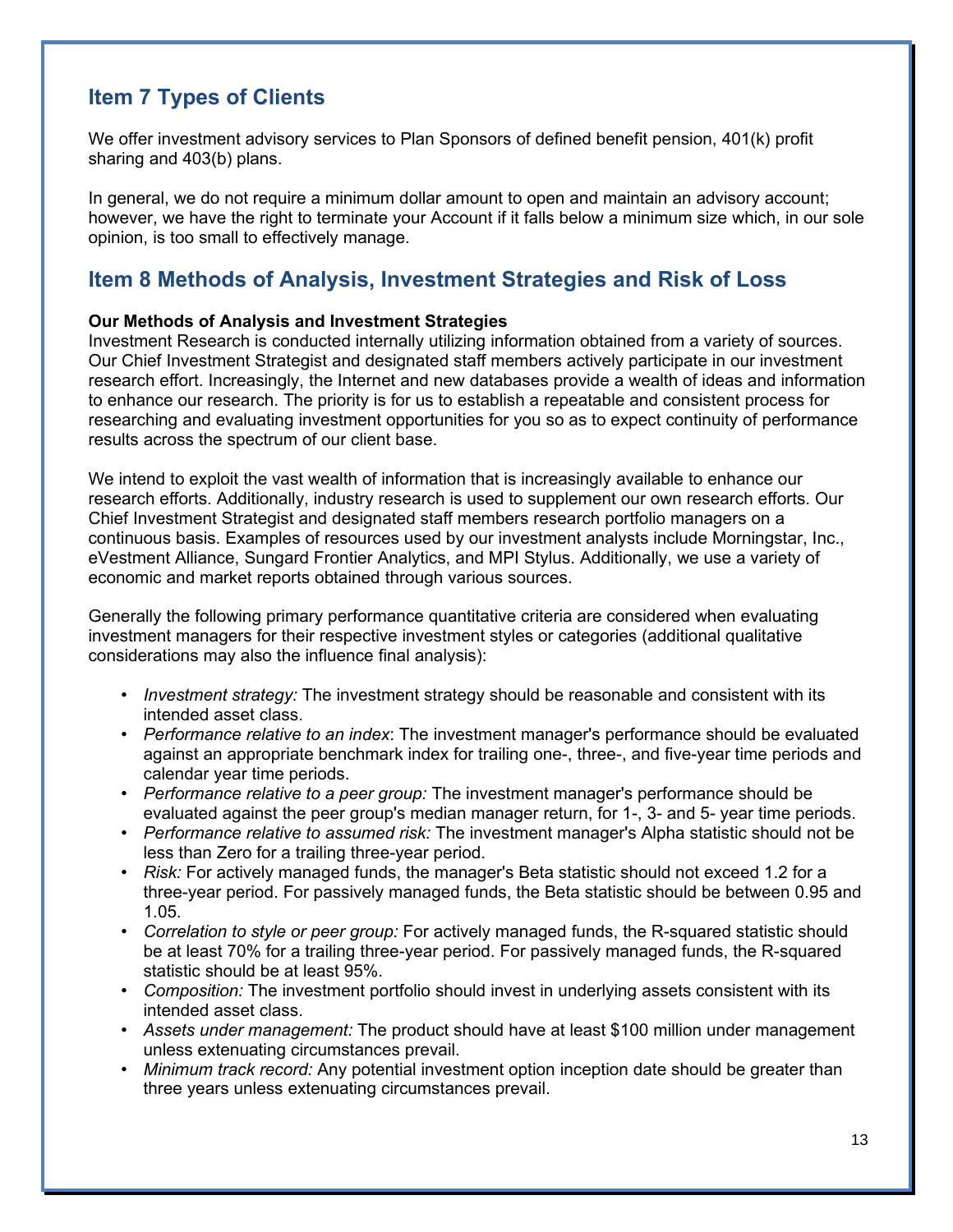- *Portfolio Management:* The portfolio management team should be in place that is associated with the performance evaluation. In certain cases, a Portfolio Manager's experience at another similarly managed fund may be taken into consideration
- *Expense ratios/fees:* The product's investment management fees should not exceed 110% of its category average expense ratio for actively managed funds and 50% of its category average expense ratio for passively managed funds.
- *Stability of the organization:* There should be no perceived organizational problems.
- *Regulatory oversight:* Each investment manager should be a regulated bank, an insurance company, a mutual fund organization, or a registered investment adviser.

#### **Risk of Loss**

Investing in securities involves risk of loss that you should be prepared to bear. We do not represent or guarantee that our services or methods of analysis can or will predict future results, successfully identify market tops or bottoms, or insulate clients from losses due to market corrections or declines. We cannot offer any guarantees or promises that your financial goals and objectives will be met. Past performance is in no way an indication of future performance.

### **Recommendation of Particular Types of Securities**

As disclosed under the *Advisory Business* section in this Brochure, we primarily recommend mutual funds, however we may recommend other types of investments as appropriate for you since each client has different needs and different tolerance for risk. Each type of security has its own unique set of risks associated with it and it would not be possible to list here all of the specific risks of every type of investment. Even within the same type of investment, risks can vary widely. However, in very general terms, the higher the anticipated return of an investment, the higher the risk of loss associated with it.

Mutual funds are professionally managed collective investment systems that pool money from many investors and invest in stocks, bonds, short-term money market instruments, other mutual funds, other securities or any combination thereof. The fund will have a manager that trades the fund's investments in accordance with the fund's investment objective. While mutual funds generally provide diversification, risks can be significantly increased if the fund is concentrated in a particular sector of the market, primarily invests in small cap or speculative companies, uses leverage (i.e., borrows money) to a significant degree, or concentrates in a particular type of security (i.e., equities) rather than balancing the fund with different types of securities. The returns on mutual funds can be reduced by the costs to manage the funds. Also, while some mutual funds are "no load" and charge no fee to buy into, or sell out of, the fund, other types of mutual funds do charge such fees which can also reduce returns. Mutual funds can also be "closed end" or "open end". So-called "open end" mutual funds continue to allow in new investors indefinitely which can dilute other investors' interests.

## **Item 9 Disciplinary Information**

PrimeTRUST Advisors, LLC has been registered and providing investment advisory services since 2006.

We are required to disclose the facts of any *legal or disciplinary* events that are material to a client's evaluation of our advisory business or the integrity of our management. We do not have any required disclosures under this item.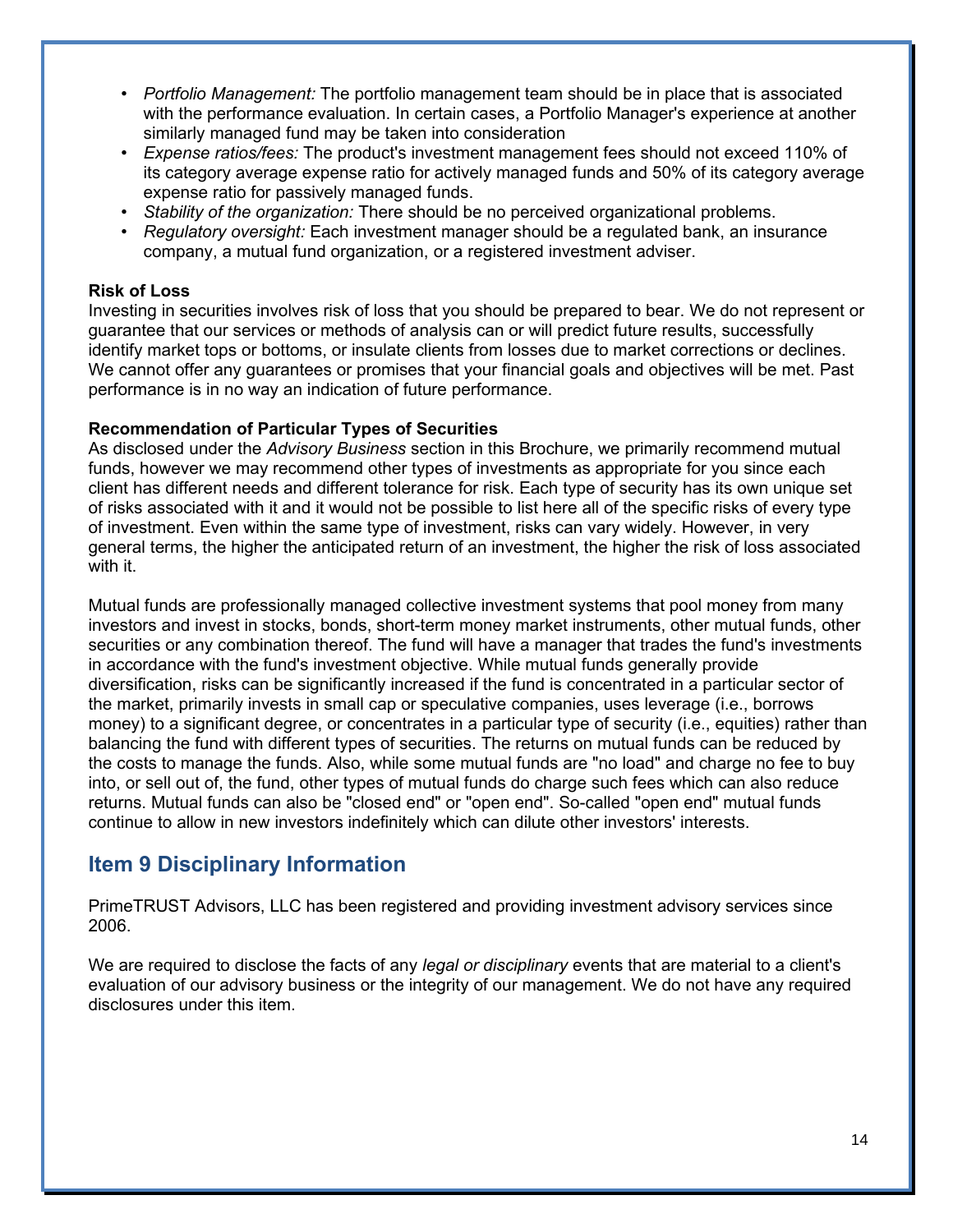However, it is the SEC's position that an advisor must disclose a *financial condition* that *may be* material to a client's or prospective client's evaluation of the integrity of the advisor or its management personnel. In accordance with this disclosure requirement, one of the Firm's advisory representatives, Julian Grice Hunt, Jr., discloses the existence of an outstanding personal tax lien with the Internal Revenue Service.

## **Item 10 Other Financial Industry Activities and Affiliations**

We have not provided information on other financial industry activities and affiliations because we do not h ave any relationship or arrangement that is material to our advisory business or to our clients with any of the types of entities listed below.

- 1. broker-dealer, municipal securities dealer, or government securities dealer or broker
- 2. investment company or other pooled investment vehicle (including a mutual fund, closed-end investment company, unit investment trust, private investment company or "hedge fund," and offshore fund)
- 3. other investment adviser or financial planner
- 4. futures commission merchant, commodity pool operator, or commodity trading advisor
- 5. banking or thrift institution
- 6. accountant or accounting firm
- 7. lawyer or law firm
- 8. insurance company or agency
- 9. pension consultant
- 10.real estate broker or dealer
- 11.sponsor or syndicator of limited partnerships

## **Item 11 Code of Ethics, Participation or Interest in Client Transactions and Personal Trading**

## **Description of Our Code of Ethics**

We strive to comply with applicable laws and regulations governing our practices. Therefore, our Code of Ethics includes guidelines for professional standards of conduct for our Associated Persons. Our goal is to protect your interests at all times and to demonstrate our commitment to our fiduciary duties of honesty, good faith, and fair dealing with you. All of our Associated Persons are expected to adhere strictly to these guidelines. Persons associated with our firm are also required to report any violations of our Code of Ethics. Additionally, we maintain and enforce written policies reasonably designed to prevent the misuse or dissemination of material, non-public information about you or your account holdings by persons associated with our firm.

Clients or prospective clients may obtain a copy of our Code of Ethics by contacting us at the telephone number on the cover page of this brochure.

### **Participation or Interest in Client Transactions**

Neither our firm nor any of our Associated Persons has any material financial interest in client transactions beyond the provision of investment advisory services as disclosed in this brochure.

### **Personal Trading Practices**

Our business model only involves advising on mutual funds and certain collective funds and, therefore, this section is not applicable.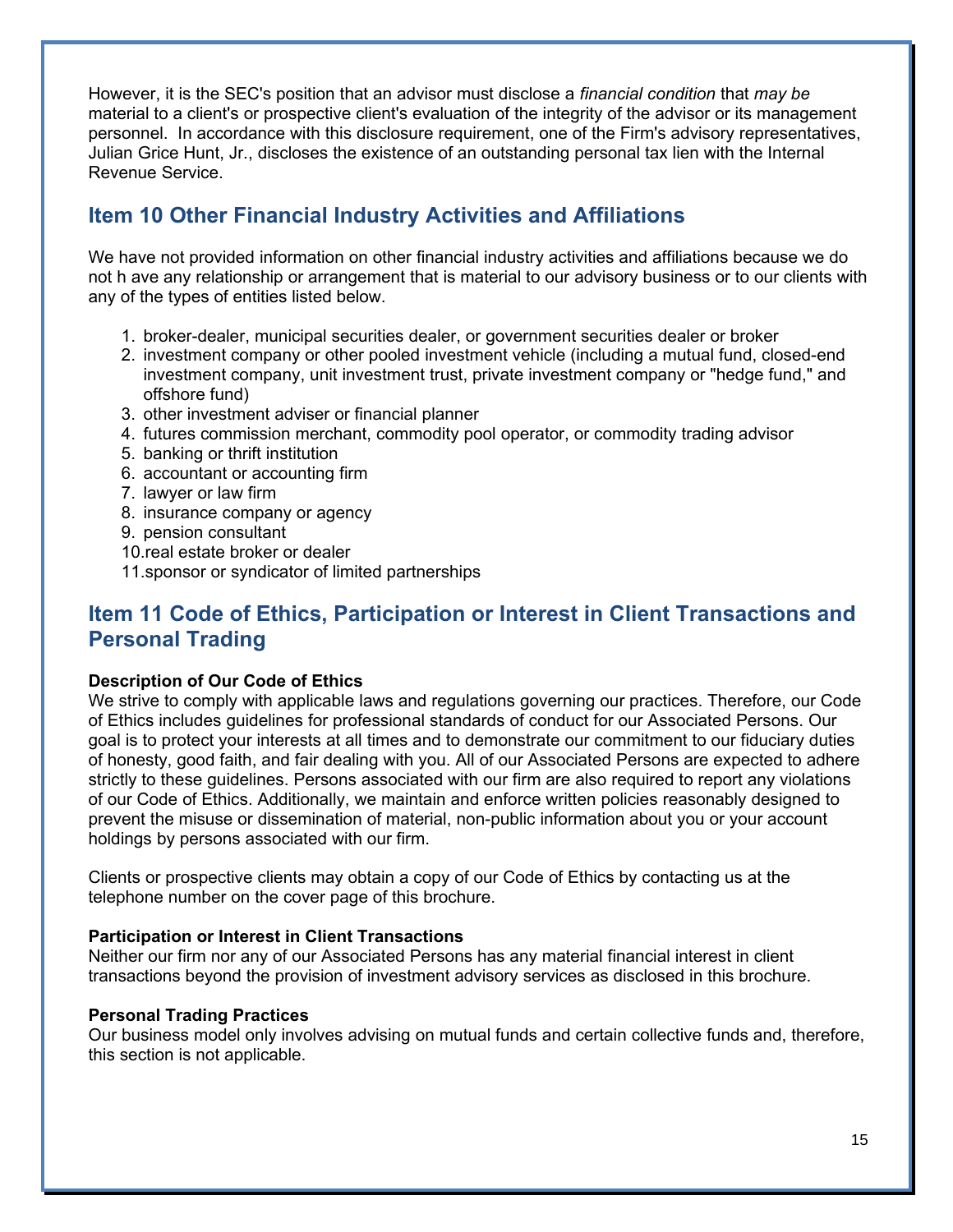## **Item 12 Brokerage Practices**

Our business model does not involve recommending or maintain any relationships with broker-dealers and, therefore, this section is not applicable.

However, as noted above in Item 4, individual accounts are (generally) custodied at Fidelity under a master account for Asset Strategy Retirement Plan Consultants ("ASRPC") with PrimeTRUST Advisors as a sub advisor. ASRPC does not manage nor provide any advisory services to any of our clients in the sub-account. We are solely responsible for advising our clients in that account and for effecting the transactions therein. ASRPC allows us to set up this sub-account under their master account as an accomodation so we can access the Fidelity platform. We debit advisory fees from our client's accounts quarterly per the agreement with each client. There is no additional fee charged to clients as a result of the relationship. To compensate for this arrangement, Asset Strategies retains 20% of our advisory fees on those accounts and remits the remaining 80% to us.

### **Research and Other Soft Dollar Benefits**

We do not receive any soft dollar benefits from any broker-dealer.

### **Brokerage for Client Referrals**

We do not receive client referrals from broker-dealers in exchange for cash or other compensation, such as brokerage services or research.

### **Directed Brokerage**

Our business model does not involve recommending or maintain any relationships with broker-dealers and, therefore, this section is not applicable.

### **Block Trades**

We do not combine multiple orders for shares of the same securities purchased for advisory accounts we manage (this practice is commonly referred to as "block trading").

## **Item 13 Review of Accounts**

## **FOR PERIODIC ACCOUNT REVIEWS:**

PrimeTRUST Advisors will monitor your accounts on a periodic basis and will conduct account reviews at least quarterly (some clients may opt for a semi-annual review) to ensure the advisory services provided to you are consistent with your current investment needs and objectives as stated within your Investment Policy Statement. Additional reviews may be conducted based on various circumstances, including, but not limited to:

- legislative, judicial, regulatory or other such influences,
- significant contributions and withdrawals,
- Plan Sponsor merger, acquisition, spin-off or significant layoff,
- market moving events,
- significant investment manager departures,
- change in your risk/return objectives.

We will provide you with additional or regular written reports in conjunction with account reviews. Reports we provide to you will contain research data to support any recommendations for change. Our firm's role will be to make recommendations and to provide information to you and *we do not have the authority to implement these recommendations* or cause you to act upon any recommendations made. Any decisions made on behalf of the Plan by the Plan Administrator and/or Plan Committee with respect to: a) the selection of plan investments and/or, b) plan administration will be made after the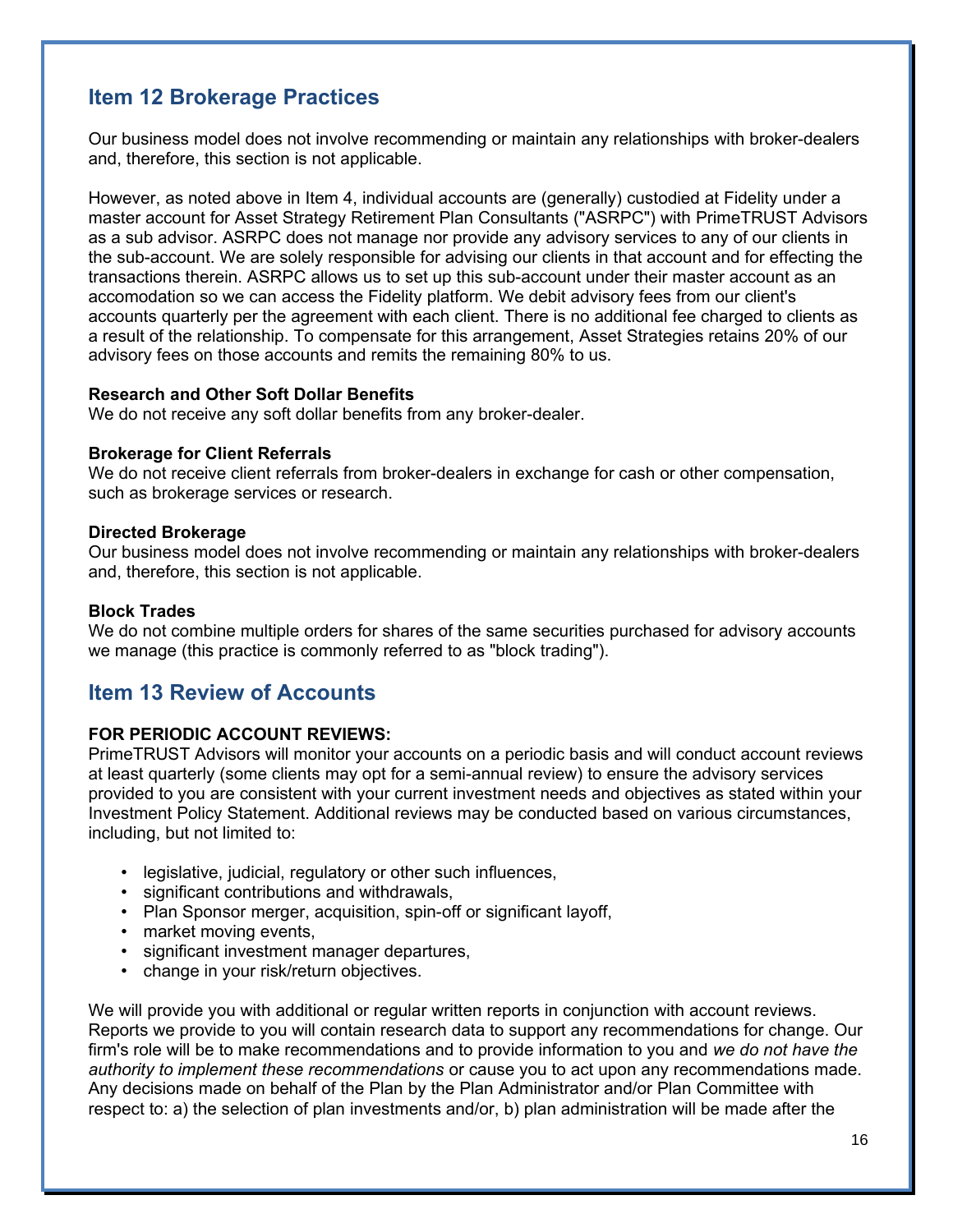Plan Administrator's and/or Plan Committee's own independent consideration of the recommendations provided by us. You will receive trade confirmations and monthly or quarterly statements from your account custodian(s) to serve as evidence of the implementation of any such decisions.

## **Item 14 Client Referrals and Other Compensation**

SEC regulations permit the payment of cash referral fees to individuals and companies (hereafter, "solicitors") who recommend prospective clients to us. The regulations provide, among other things, that there be a written agreement between the adviser and the solicitor that clearly defines the duties and responsibilities of the solicitor with respect to his/her referral activities on behalf of our organization. In addition to the agreement between our organization and the solicitor, we must also prepare a written disclosure document that explains to the prospective client the terms under which the solicitor is working with us and the fact that he/she is being compensated for the referral activities.

We do not receive any compensation from any third party in connection with providing investment advice to you.

## **Item 15 Custody**

PrimeTRUST Advisors does not maintain custody of its clients' accounts in the traditional sense.

In cases where our Firm's advisory fees are debited directly from client accounts, the Firm may be deemed to maintain custody according to the SEC. Payment of our fees, in such cases, are made by the qualified custodian. In all such cases, the client must provide written authorization permitting the fees to be paid directly from their account. Our firm will not have access to client funds for payment of fees without client consent in writing. Further, the qualified custodian must agree to deliver a quarterly account statement directly to you client, and never through our firm. Our firm may receive (we will have electronic access to) a duplicate copy of the statement that was delivered to you.

## **Item 16 Investment Discretion**

You may grant our firm discretion over the selection and amount of securities to be purchased or sold for your account(s) without obtaining your consent or approval prior to each transaction. You may specify investment objectives, guidelines, and/or impose certain conditions or investment parameters for your account(s). For example, you may specify that the investment in any particular stock or industry should not exceed specified percentages of the value of the portfolio and/or restrictions or prohibitions of transactions in the securities of a specific industry or security. Please refer to the *Advisory Business* section in this brochure for more information on our discretionary management services.

If you enter into non-discretionary arrangements with our firm, we will obtain your approval prior to the execution of any transactions for your account(s). You have an unrestricted right to decline to implement any advice provided by our firm on a non-discretionary basis.

## **Item 17 Voting Client Securities**

We will not vote proxies on behalf of your advisory accounts. If you own shares of common stock or mutual funds, you are responsible for exercising your right to vote as a shareholder.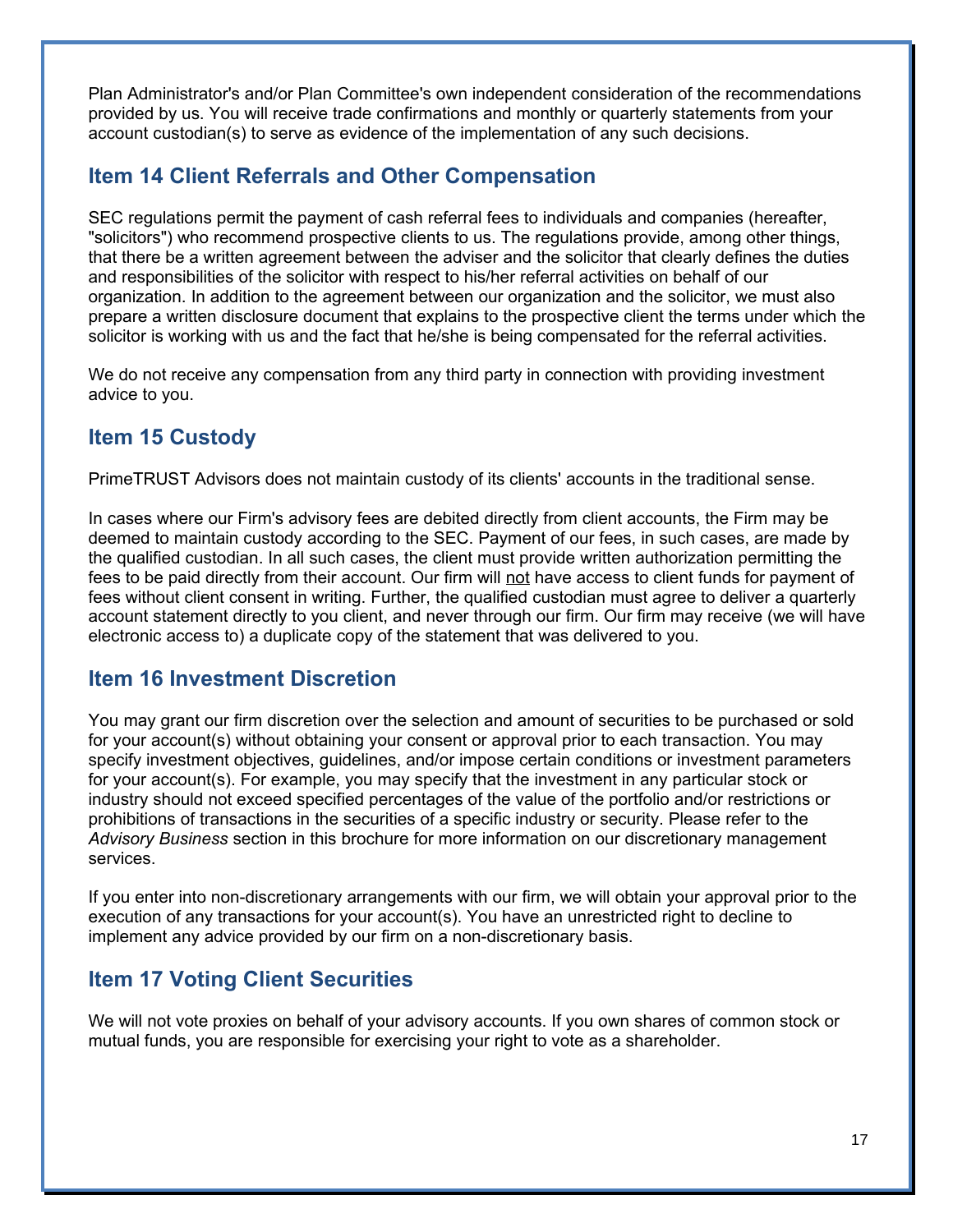In most cases, you will receive proxy materials directly from the account custodian. However, in the event we were to receive any written or electronic proxy materials, we would forward them directly to you by mail, unless you have authorized our firm to contact you by electronic mail, in which case, we would forward any electronic solicitation to vote proxies.

## **Item 18 Financial Information**

Our firm does not have any financial condition or impairment that would prevent us from meeting our contractual commitments to you. We do not take physical custody of client funds or securities, or serve as trustee or signatory for client accounts, and, we do not require the prepayment of more than \$1,200 in fees six or more months in advance nor have we filed a bankruptcy petition at any time in the past ten years. Therefore, we are not required to include a financial statement with this brochure.

Item 18 requires that we disclose any financial condition or impairment that would prevent us from meeting our contractual commitments to you. In June 2020, early in the Covid-19 pandemic,we took out a SBA EIDL loan in an abundance of caution. The terms of the loan require that we use the proceeds thereof solely as working capital to alleviate economic injury caused by disaster occurring [as a result of the Covid-19 pandemic]. This is not a forgivable loan and we have not used any of the funds to date. Our firm does not have any financial condition or impairment that would prevent us from meeting our contractual commitments to you.

## **Item 19 Requirements for State Registered Advisors**

Since we are an SEC registered investment advisor, this section does not apply.

## **Item 20 Additional Information**

## **Your Privacy**

We view protecting your private information as a top priority. Pursuant to applicable privacy requirements, we have instituted policies and procedures to ensure that we keep your personal information private and secure.

We do not disclose any nonpublic personal information about you to any nonaffiliated third parties, except as permitted by law. In the course of servicing your account, we may share some information with our service providers, such as plan record-keepers and administrators, transfer agents, custodians, broker-dealers, accountants, consultants, and attorneys.

We restrict internal access to nonpublic personal information about you to employees, who need that information in order to provide products or services to you. We maintain physical and procedural safeguards that comply with regulatory standards to guard your nonpublic personal information and to ensure our integrity and confidentiality. We will not sell information about you or your accounts to anyone. We do not share your information unless it is required to process a transaction, at your request, or required by law.

You will receive a copy of our privacy notice prior to or at the time you sign an advisory agreement with our firm. Thereafter, we will deliver a copy of the current privacy policy notice to you on an annual basis. Please contact our main office at the telephone number on the cover page of this brochure if you have any questions regarding this policy.